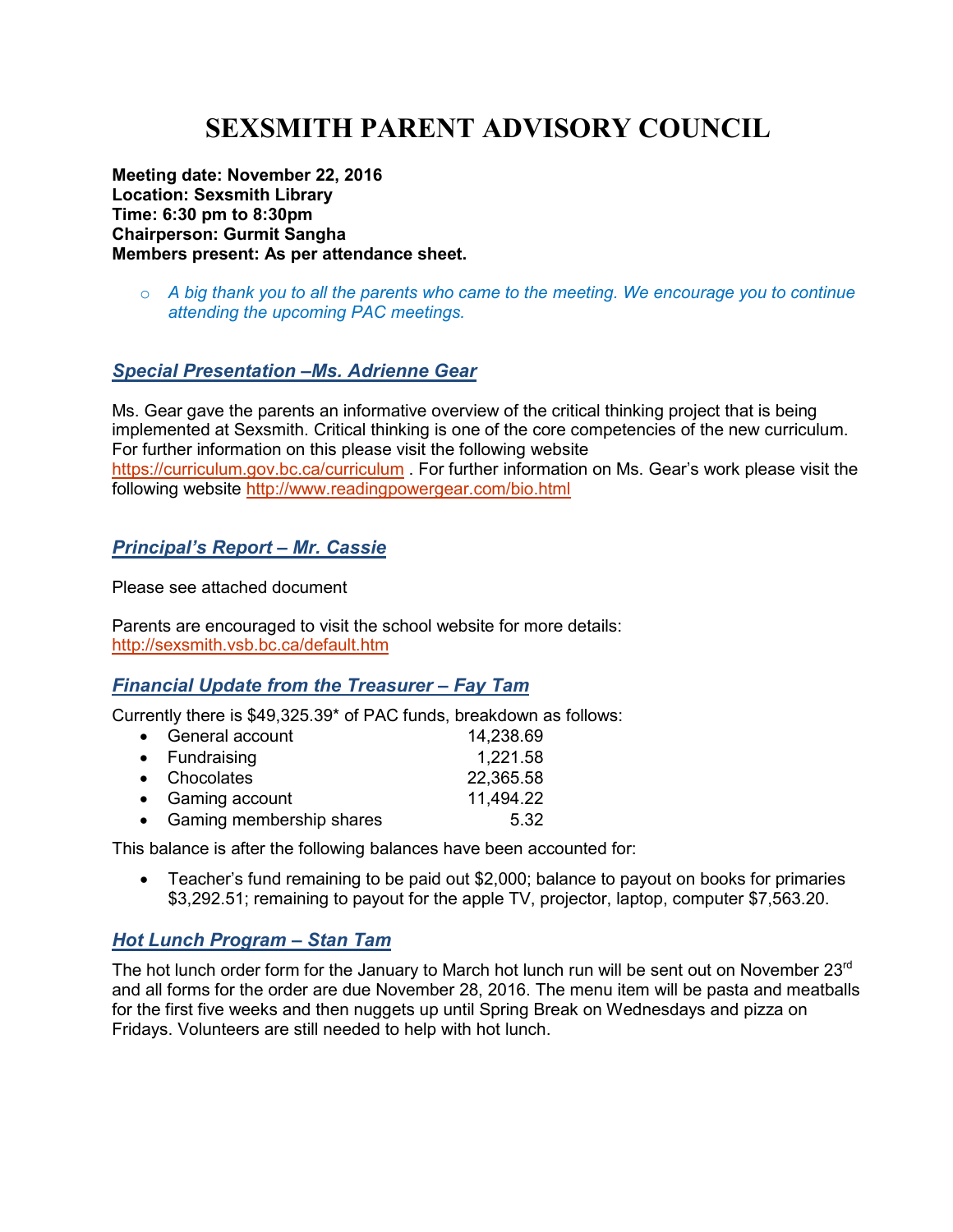# *Fundraising Discussions*

Chocolate boxes are going fast only 39 of the 200 ordered are left.

## *Upcoming School Events*

Diwali celebration will take place on November 23 at 11:00 am. The stage and staff room have been decorated with the help of parent volunteers.

Breakfast with Santa happening December  $16<sup>th</sup>$ , Stan will be posting a list for volunteers to sign up to help; Stan will also be taking care of the shopping for the event; Ross has been in touch with the rotary club and eight members have signed up to make pancakes for the students, the grill has been ordered; Stan will track down Santa to join us for the day.

Happy Holidays everyone! See you in the New Year!

Meeting adjourned at 8:30 pm Next meeting date: January 12, 2017 at 6:30pm Location: Sexsmith School Library

#### **Signatures of the 2016/2017 PAC Board members are as follows:**

Chair – Gurmit Sangha

Vice Chair – Kami Hothi

Treasurer – Fay Tam

Secretary – Rana Sangha